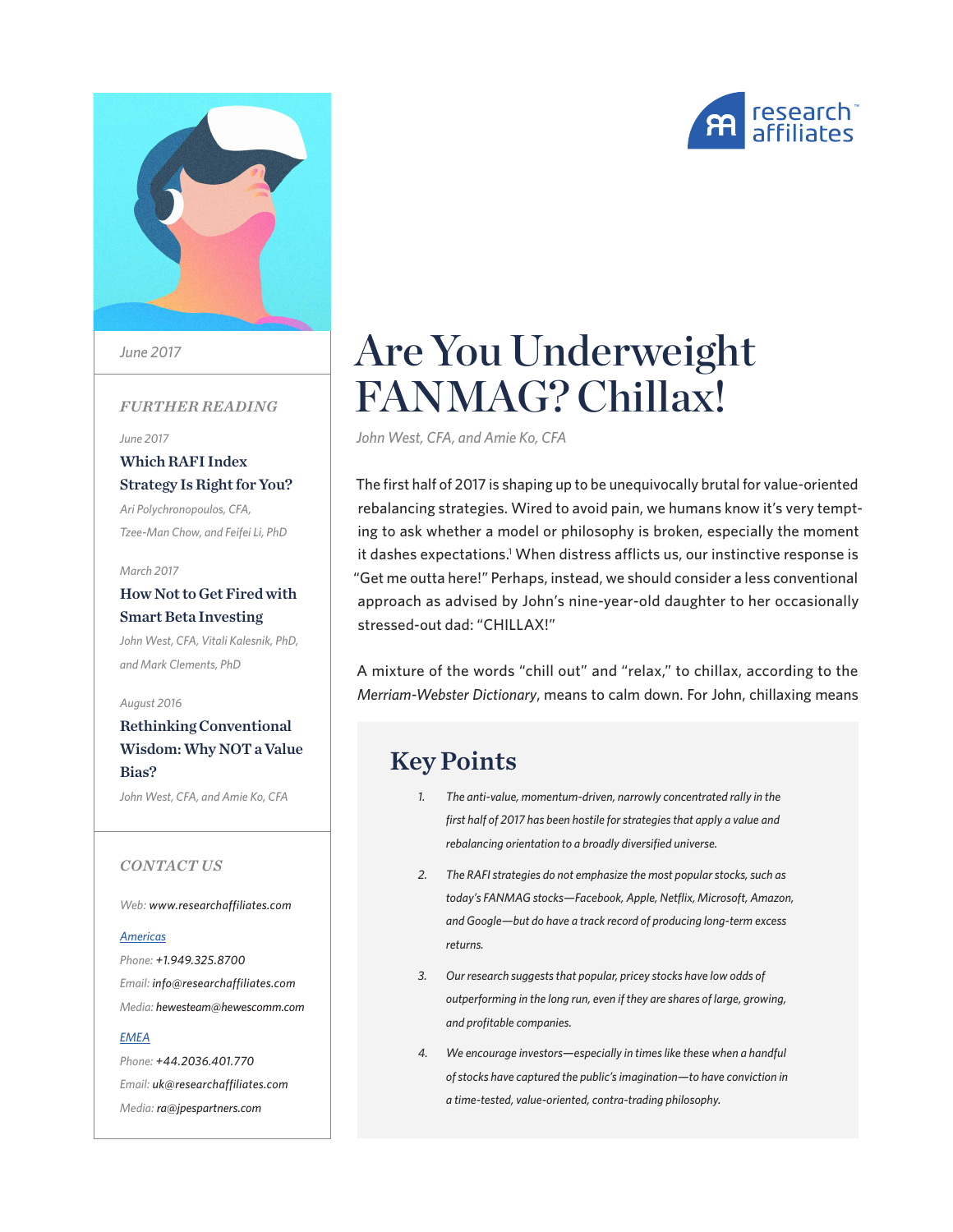watching movies on **N**etflix and **A**pple TV or searching for latest sports stats on **G**oogle News. For Amie, shopping on **A**mazon, doing yoga on **M**icrosoft Xbox, or browsing her **F**acebook newsfeed usually does the trick. While embracing these activities usually soothes our nerves, underweighting the stocks of these six companies-FANMAG<sup>2</sup>has rattled our portfolios. With all but one surging by more than 25%,<sup>3</sup> these six stocks have collectively led the stock market rally of 2017.

### Chillax to the Max

As we approach the second half of the year, the rally's breadth, according to some, is narrowing to levels not seen since the tech bubble. Such an environment tends to be horrific for strategies, such as the RAFI Indices, that apply a value and rebalancing orientation to a broadly diversified universe. It's no easy feat to ignore the discomfort and angst that follow underperformance, even when the rational side of our brains persistently lectures us that 1) such outcomes are to be expected in these conditions and 2) extrapolating the past into the future is one of the biggest sources of investor error (Arnott et al. [2016] and Arnott, Beck, and Kalesnik [2016a,b]).

Many of our readers will not be surprised that RAFI strategies consistently underweight contemporary high-flyers, such as today's FANMAG.<sup>4</sup> In light of their structural positioning, won't the RAFI portfolios fail to emphasize these

prospective returns. This rebalancing engine embedded in the RAFI Fundamental strategies is what ultimately drives our long-term excess returns. But these excess returns can only be captured by investors who are able to chillax during the inevitable short-term bouts of adversity. Chillaxing is much easier said than done.

# Three Strikes against RAFI

In the first five months of 2017, RAFI strategies have broadly lagged the market. As of May 31, the RAFI US Index delivered a cumulative return of 4.1%, trailing the S&P 500 by 4.5%, putting it in the worst third percentile of all rolling five-month observations since May 1984. While notably severe in the United States, the relative shortfalls are also bleak in the developed ex US and emerging markets regions: year-to-date excess returns are –3.3% for RAFI Developed ex US and –4.1% for RAFI Emerging Markets. Do these results frustrate? Of course. Alarming? To us, not at all.

Thus far in 2017, three market features have effectively been strikes against value-oriented rebalancing strategies.<sup>6</sup> The first is a severely hostile environment for value stocks evidenced by massively negative value premiums around the globe. Using the US value composite factor return from our **Smart Beta Interactive tool,7** we observe that US value stocks so far this year have trailed their growth counterparts by over 14%. This outcome is within the worst histor-

# *"RAFI strategies consistently underweight contemporary high-flyers."*

ical fifth percentile across all rolling five-month outcomes since 1968. Shockingly, over a five-month period, the negative value premium is *lower*

very popular stocks currently outperforming the market? Of course! But despite interim periods of short-term underperformance, the RAFI strategies have a track record of producing long-term excess returns.5

In the current hype-filled marketplace, investors can too easily forget the long-term value proposition of contra-trading: trimming the expensive darlings with, on average, lousy forward-looking returns, while rebalancing into the unloved stocks with, on average, attractive

than what was realized over the 2015 calendar year, one of the worst-performing years for value strategies in the past decade. As in the United States, value premiums across both international and emerging equity regions plummeted to historic bargain-basement levels, leaving little-to-no refuge for value-oriented investors.

The second strike against RAFI is that persistently trending, momentum-driven markets deprive rebalancing strategies of any gains resulting from mean-reverting opportunities.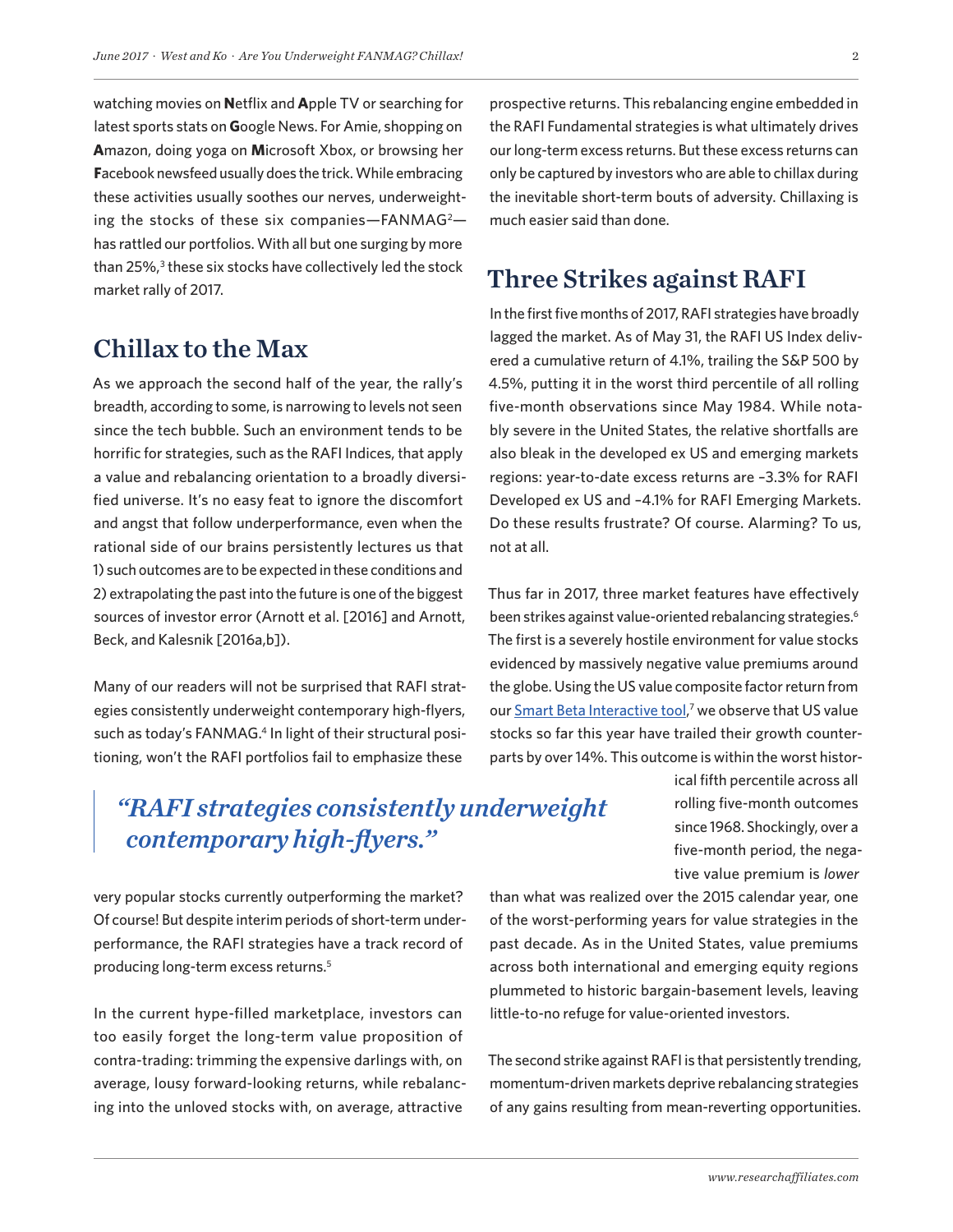



Source: Research Affiliates, LLC, Smart Beta Interactive. Note: The Value Composite factor is long stocks with low price-to-fundamental ratios and short stocks with high price-to-fundamental ratios. Fundamentals used to create the four measures are book value, five-year average sales, five-year average earnings, and five-year average dividends. The factor is created within large-cap stocks. The start date for each region is US, July 31, 1968; Developed ex US, July 31, 1989; and EM, July 31, 2002.

As the market pays more and more of a premium for expected growth, RAFI strategies are designed to trim growth stocks back to their economic scale. While trading into a deeper value tilt in markets where growth stocks continue to climb higher and higher *inevitably* and *consistently* reaps rewards in the long term, in the interim it is also bound to result in losses, as is the case today.

The narrowing breadth of the market rally has been a third strike (although not an out!) to our strategies. According to James Bianco of Bianco Research, the current rally is the most concentrated since the 1995–2000 tech bubble. Six stocks alone—the FANMAG stocks—have had an overwhelming influence on the S&P 500, driving nearly half of the market's year-to-date gains.<sup>8</sup> Naturally, the RAFIUS Index's

underweight exposure to these six high-flyers accounts for one-fifth of our relative year-to-date underperformance.

No wonder RAFI has struggled in the first half of 2017, having entered the year with an underweight allocation *and* then further increasing the underweight exposure—to the very group of stocks that has dominated the current momentum-driven, anti-value rally.

# A Home Run in the Long Run for Expensive Stocks?

Whenever value investing struggles to perform, a seemingly credible explanation is always offered up, such as: "The expensive valuations for growth stocks are justifiable."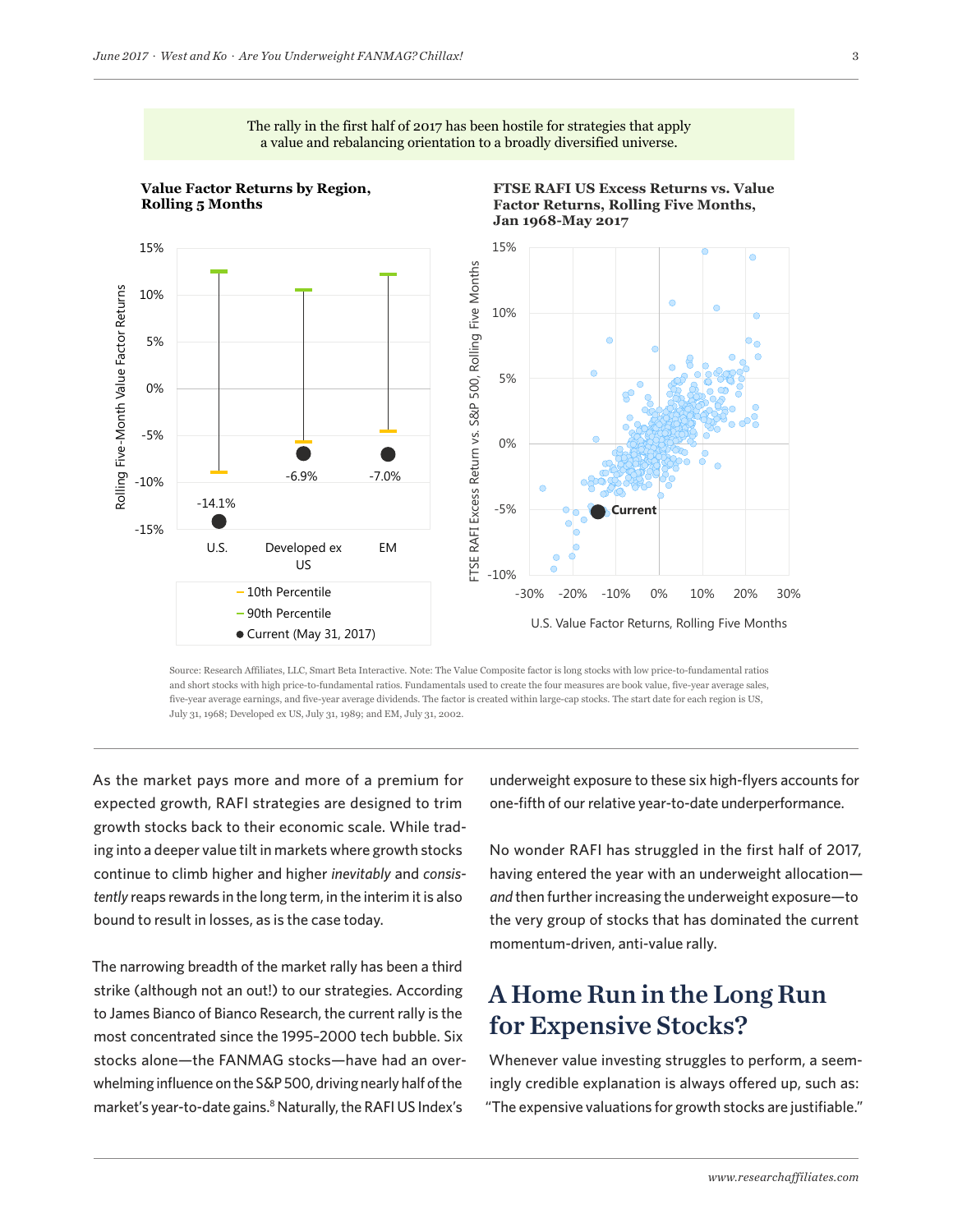

Source: Research Affiliates, LLC, using data from Compustat/CRSP. Note: The upper bound of each range is included within the stated interval. For instance, 5% falls within the 0% to 5% interval, 10% falls within the 5% to 10% interval, and so on.

ww.researchaffiliates.com, which are fully incorporated by reference as if set out herein at length.

Consider the FANMAG stocks. Based on a few common metrics, this group collectively exhibits steep valuations. On a weighted-average basis, the group currently trades at a price-to-earnings multiple of 56 times, more than twice that of the S&P 500. In aggregate, the six are currently trading at a price-to-sales multiple of 6.9 times, a 67% premium to the market. Finally, with all but two generating no dividends, the group is now delivering a weighted dividend yield of 0.85%, 56% lower than the S&P 500. Are these lofty valuations justifiable? That is, can we expect popular expensive stocks to *reliably* deliver excess returns in the long run?

A look at the historical evidence over the last 60 years suggests poor odds of the popular pricey stocks' outperforming in the long run, even if they are shares of *large, growing, and profitable* companies. Consider the largest 500 US companies by market capitalization with 1) a price-to-sales ratio exceeding 6 times and 2) earnings

per share exceeding the company's prior five-year average earnings per share. From 1957 to 2016, more than 500 companies fit these criteria, 70 of which existed during the tech bubble. Over subsequent 10-year spans, this group delivered an average annualized excess return of –3.8% (a statistically significant outcome), and nearly two-thirds underperformed the broad market.

But wait! Shouldn't some growth stocks deliver staggering outperformance,<sup>9</sup> the kind of "tenbaggers"<sup>10</sup> that stockpickers dream of? Of course, but it's rare. Over the last 60 years, just a handful—exactly 10—of these large, growing, and profitable companies whose stocks traded at a price-to-sales ratio greater than 6 times subsequently generated a long-term excess return of 15% or more. As history shows, the odds of being an enduring winner are not good: the vast majority of seemingly likely home-run aspirants actually strike out—some quite significantly so.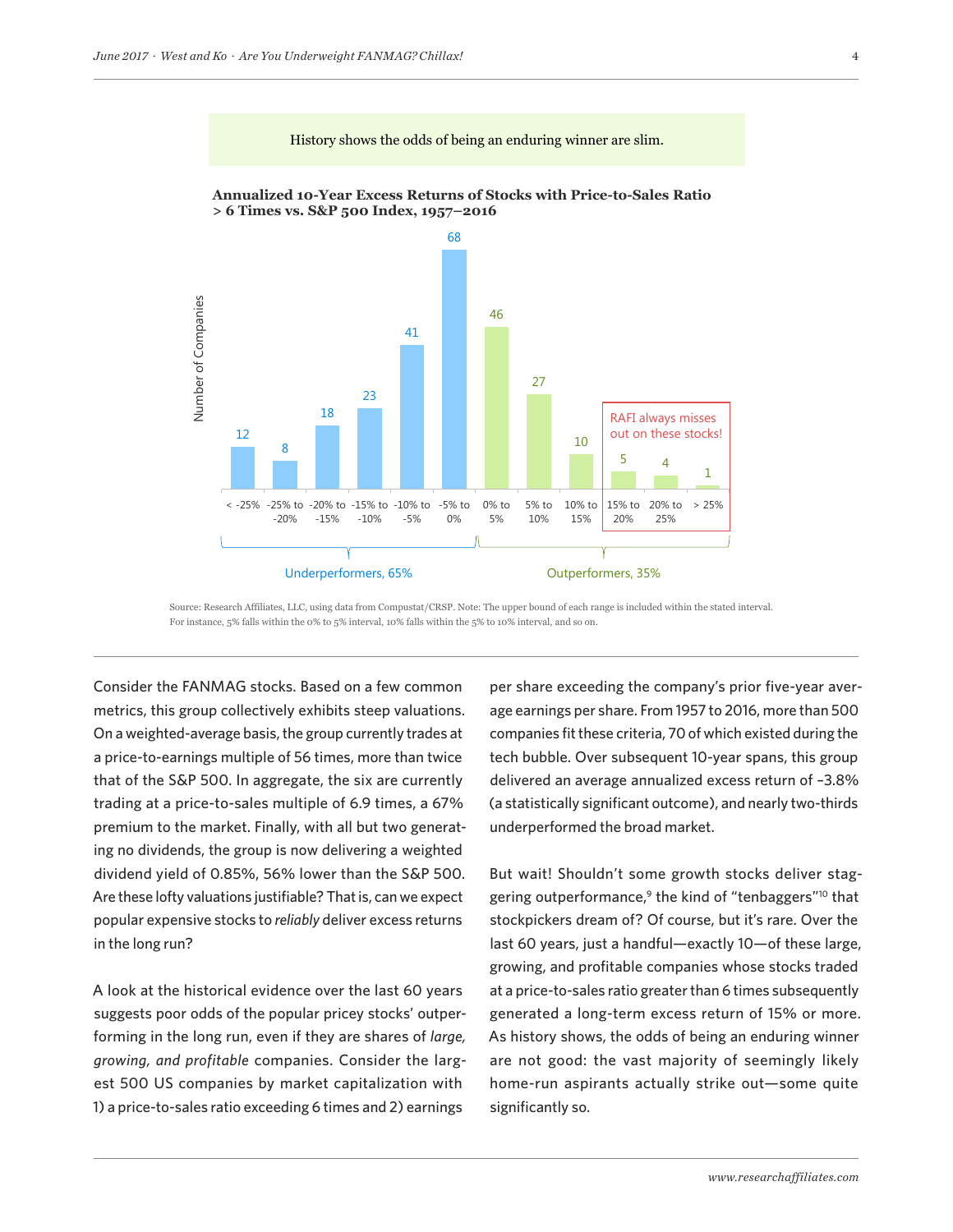60 years, a representative Fundamental Index US strat-

Because RAFI includes stocks at their current economic scale, the strategy consistently exhibits a disproportionately lower allocation to high-flying outliers relative to a capitalization-weighted index. Indeed, over the last

egy would have been underweight all 10 of the period's high-priced winners.

# *"We encourage you to tolerate the discomfort of missing the latest fads."*

### If you believe we're

in a new era in which high-priced, trending growth companies will consistently outperform, then RAFI may not be the strategy for you. The notion of potentially missing out on outsized gains from large, growing, and profitable companies will always be difficult, but armed with the conviction of a time-tested investment philosophy, passing up the rare tenbagger in exchange for the potential of long-term outperformance becomes more tolerable.

# Overcome FOMO and Just Chillax!

About one year before *Merriam–Webster Dictionary* welcomed the word chillax in 2014, the *Oxford English Dictionary* had added another trendy newcomer: FOMO, the acronym for "fear of missing out." Often aroused through social media, FOMO usually generates unease in people (including investors) who worry others are having a far more rewarding experience than they. Research suggests that FOMO contributes to a vicious cycle of negative outcomes, such as higher anxiety and more impulsive social media use, which negatively impact mental health (Baker, Krieger, and LeRoy [2016]).

Just as missing the hottest party, restaurant, or TV show can ignite FOMO, so can underweighting the trendiest stocks like FANMAG. FOMO experienced by investors also prompts negative outcomes such as the temptation to abandon time-tested, value-oriented, contra-trading

> strategies like RAFI. It's tantalizing to chase impressive performance and not miss out on all the excitement.

But as Russ Kinnel documented in his seminal article "Mind the Gap," performance chasers may win from time to time, but they experience a 2.5% shortfall in the long run.

We recommend chillaxing as a cure for the ills of FOMO, as a means of improving both mental and investment health. As MIT economist and Nobel Laureate Paul Samuelson said, "Investing should be more like watching paint dry or watching grass grow. If you want excitement, take \$800 and go to Las Vegas."

We hope we've inspired you to take a deep breath, far away from the market's constant noise and stimulation, to reflect on whether you have conviction in a timetested investment philosophy. We urge you to evaluate shorter-term results against an entire range of outcomes rather than relative to an expected return, or worse, to trailing three- or five-year returns. We encourage you to tolerate the discomfort of missing the latest fads and in finding the conviction to ignore FOMO, and to simply chillax. This choice may very well help you achieve a "home run" in conscious mindfulness and in *long-term*  investment success.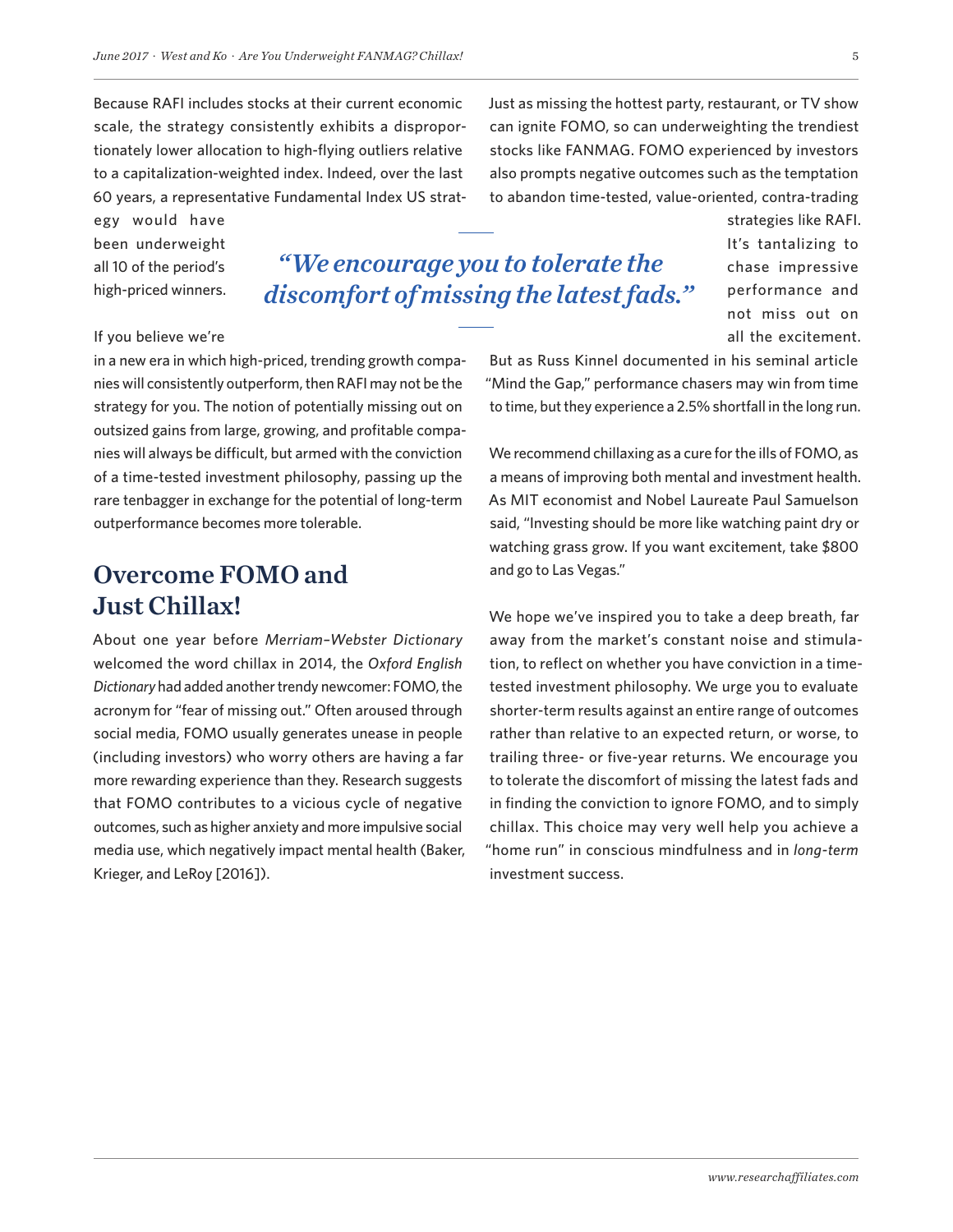# References

- [Aram, Charles, and Jonathan Treussard. 2016. "Greetings from the Cold."](https://www.researchaffiliates.com/en_us/publications/articles/527_greetings_from_the_cold.html)  [Research Affiliates \(March\).](https://www.researchaffiliates.com/en_us/publications/articles/527_greetings_from_the_cold.html)
- [Arnott, Robert D., Noah Beck, and Vitali Kalesnik. 2016a. "To Win with](https://www.researchaffiliates.com/en_us/publications/articles/540_to_win_with_smart_beta_ask_if_the_price_is_right.html)  ['Smart Beta' Ask If the Price Is Right." Research Affiliates \(June\).](https://www.researchaffiliates.com/en_us/publications/articles/540_to_win_with_smart_beta_ask_if_the_price_is_right.html)
- [———. 2016b. "Timing 'Smart Beta' Strategies? Of Course! Buy Low, Sell](https://www.researchaffiliates.com/content/ra/na/en_us/publications/articles/541_timing_smart_beta_strategies_of_course_buy_low_sell_high.html)  [High!" Research Affiliates \(September\).](https://www.researchaffiliates.com/content/ra/na/en_us/publications/articles/541_timing_smart_beta_strategies_of_course_buy_low_sell_high.html)
- [Arnott, Robert D., Noah Beck, Vitali Kalesnik, and John West. 2016.](https://www.researchaffiliates.com/content/ra/na/en_us/publications/articles/541_timing_smart_beta_strategies_of_course_buy_low_sell_high.html)  ["How Can 'Smart Beta' Go Horribly Wrong?" Research Affiliates](https://www.researchaffiliates.com/content/ra/na/en_us/publications/articles/541_timing_smart_beta_strategies_of_course_buy_low_sell_high.html)  [\(February\).](https://www.researchaffiliates.com/content/ra/na/en_us/publications/articles/541_timing_smart_beta_strategies_of_course_buy_low_sell_high.html)
- Arnott, Robert D., Jason Hsu, and Philip Moore. 2005. "Fundamental Indexation." *Financial Analysts Journal*, vol. 61, no. 2 (March/April):83–99.
- Baker, Zachary G., Heather Krieger, and Angie S. LeRoy. 2016. "Fear of Missing Out: Relationships with Depression, Mindfulness, and Physical Symptoms." *Translational Issues in Psychological Science*, vol. 2, no. 3 (September):275–282.
- Bianco, James. 2017. "Why Are Six Stocks Leading This Rally?" BiancoResearch.com (May 23).
- Kinnel, Russ. 2014. "Mind the Gap 2014: Some Investors Get Caught Leaning the Wrong Way, Again." Morningstar Advisor (February 27).
- [West, John. 2015. "Flying High: RAFI at 10 Years." Research Affiliates](https://www.researchaffiliates.com/en_us/publications/articles/339_flying_high_rafi_at_10_years.html)  [\(March\).](https://www.researchaffiliates.com/en_us/publications/articles/339_flying_high_rafi_at_10_years.html)
- [West, John, and Amie Ko. 2016. "Rethinking Conventional Wisdom:](https://www.researchaffiliates.com/en_us/publications/articles/560_rethinking_conventional_wisdom_why_not_a_value_bias.html)  [Why NOT a Value Bias?" Research Affiliates \(August\).](https://www.researchaffiliates.com/en_us/publications/articles/560_rethinking_conventional_wisdom_why_not_a_value_bias.html)

# Endnotes

- 1. Perhaps the range of expectations is unreasonably narrow and skewed to the upside by "performance selling," but that's a story for another day.
- 2. This group includes the commonly known FANG stocks, along with Microsoft and Amazon.
- 3. From January 1, 2017, through May 31, 2017, the price per share of the common stock of Facebook rose by 31.7%, Apple by 33.0%, Netflix by 31.7%, Microsoft by 13.7%, Amazon by 32.6%, and Google (Alphabet Share Class C) by 25.0%.
- 4. This is entirely expected because, by design, RAFI strategies include stocks at their current economic scope. We cover this in more depth later in the article.
- 5. Since we first published the Fundamental Index concept, the FTSE RAFI US Index produced an annualized excess return of 0.8% over the S&P 500 Index (from November 28, 2005, to May 31, 2017).
- 6. All year-to-date results referenced in this article reflect the period from January 1, 2017, to May 31, 2017.
- 7. The Value Composite factor is long stocks with low price-tofundamental ratios and short stocks with high price-to-fundamental ratios. Fundamentals used to create the four measures are book value, five-year average sales, five-year average earnings, and fiveyear average dividends. The factor is created within large-cap stocks.
- 8. Bianco (2017) writes that: "There is not a single clean metric to show if the stock market's returns are concentrated in a few stocks. That is why we use several charts…to show the S&P 500's gains this year are the most concentrated since the tech bubble of 1995 to 2000."
- 9. We surmise these outliers tend to be stocks of sustainable growth companies, which invest judiciously and resist the temptation of empire building or aggressively expanding their businesses.
- 10. The term "tenbagger" was coined by Peter Lynch in *One Up on Wall Street* (2000) and refers to an investment that appreciates to 10 times its initial purchase price.